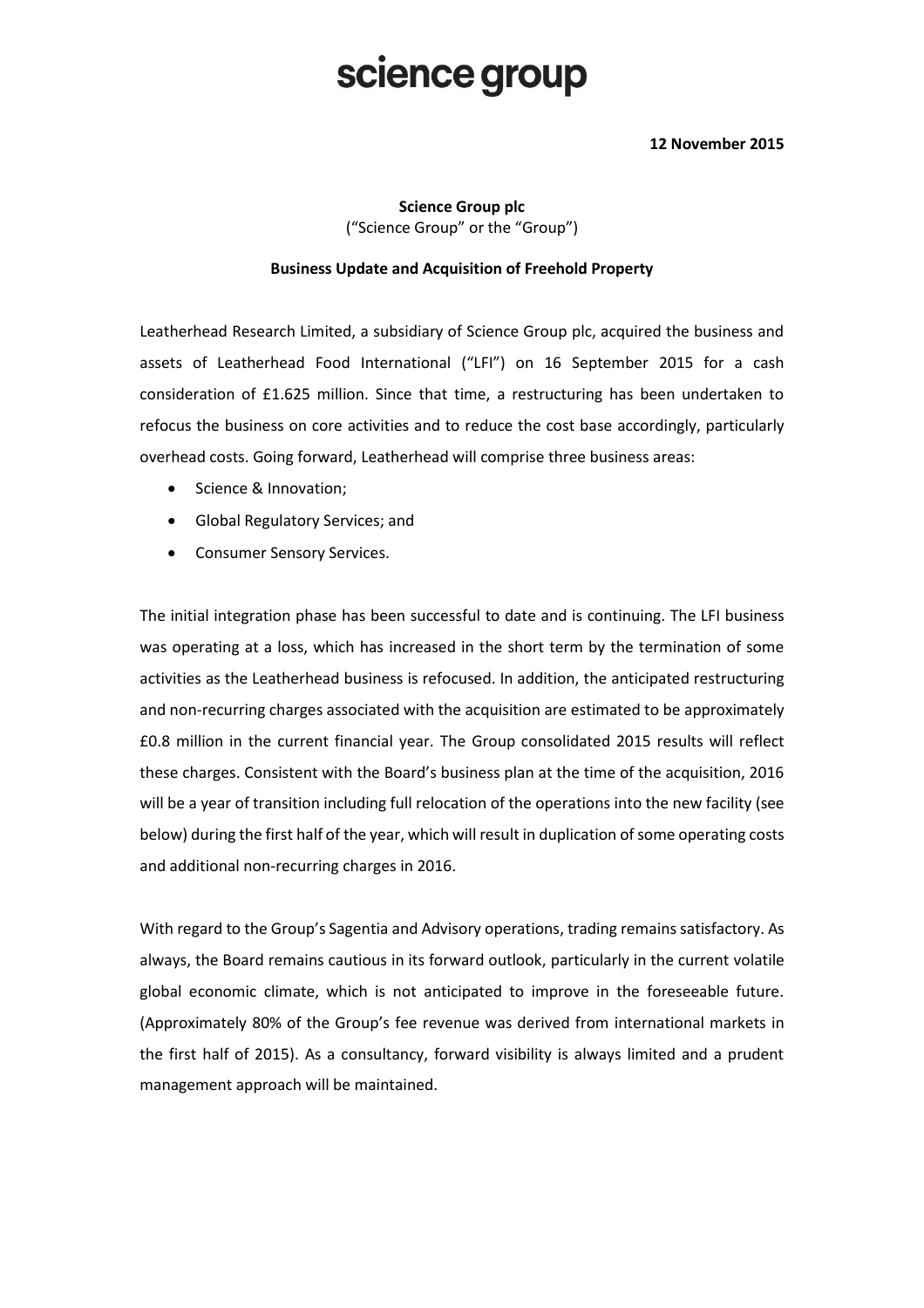# science group

#### **Acquisition of Freehold Property**

Science Group plc (AIM:SAG) has acquired the freehold property at Great Burgh, Epsom for £7.0 million from EauRouge Properties Limited. Comprising approximately 35,000 sq ft NIA (estimated 50,000 sq ft gross), during its history, Great Burgh has been the laboratory of Distillers Group, BP and Smith Klein Beecham. During the past 15 years, the property vendor has undertaken a major overhaul and made substantial investment in Great Burgh's infrastructure and facilities, including new buildings, refurbishment of original buildings, high quality mechanical and electrical installations and a full-site standby generator.

Great Burgh will comprise offices, laboratories, a consumer sensory centre and conference facilities and the property offers areas suitable for each of these diverse requirements providing an ideal base for the Group's South-of-London operations. Furthermore, as a result of the high quality infrastructure, fit-out costs are anticipated to be lower than expected for such a large property with complex business operating requirements, at approximately £1.5 million. The property acquisition and fit-out will be funded from the Group's existing cash resources. (The purchase of the Great Burgh freehold property offers the Board the option of increasing debt financing in due course.)

In deciding to purchase the property, the Board explored a variety of alternatives, both freehold and leasehold. Great Burgh not only offered solutions to the diverse operating requirements (including, for example, an area with concrete flooring for laboratories and suspended floor for offices), but also an attractive forward operating cost model relative to a typical full repairing leasehold. The Board also considered long term factors related to leasehold properties, particularly end of lease liabilities related to laboratory activities, which can potentially be onerous. As such, and taking into account the substantial investment previously undertaken on the property, the Board consider Great Burgh to be a highly attractive long term solution which will provide an outstanding facility for the Group's Southof-London operations.

#### **Summary**

In summary, the integration of the Leatherhead business is progressing satisfactorily and the acquisition of Great Burgh is a major step in that process. From the positive reaction of the Group's customers, the Board considers that there are potentially attractive medium term synergies to be derived from the acquisition of Leatherhead, but these will not be realised